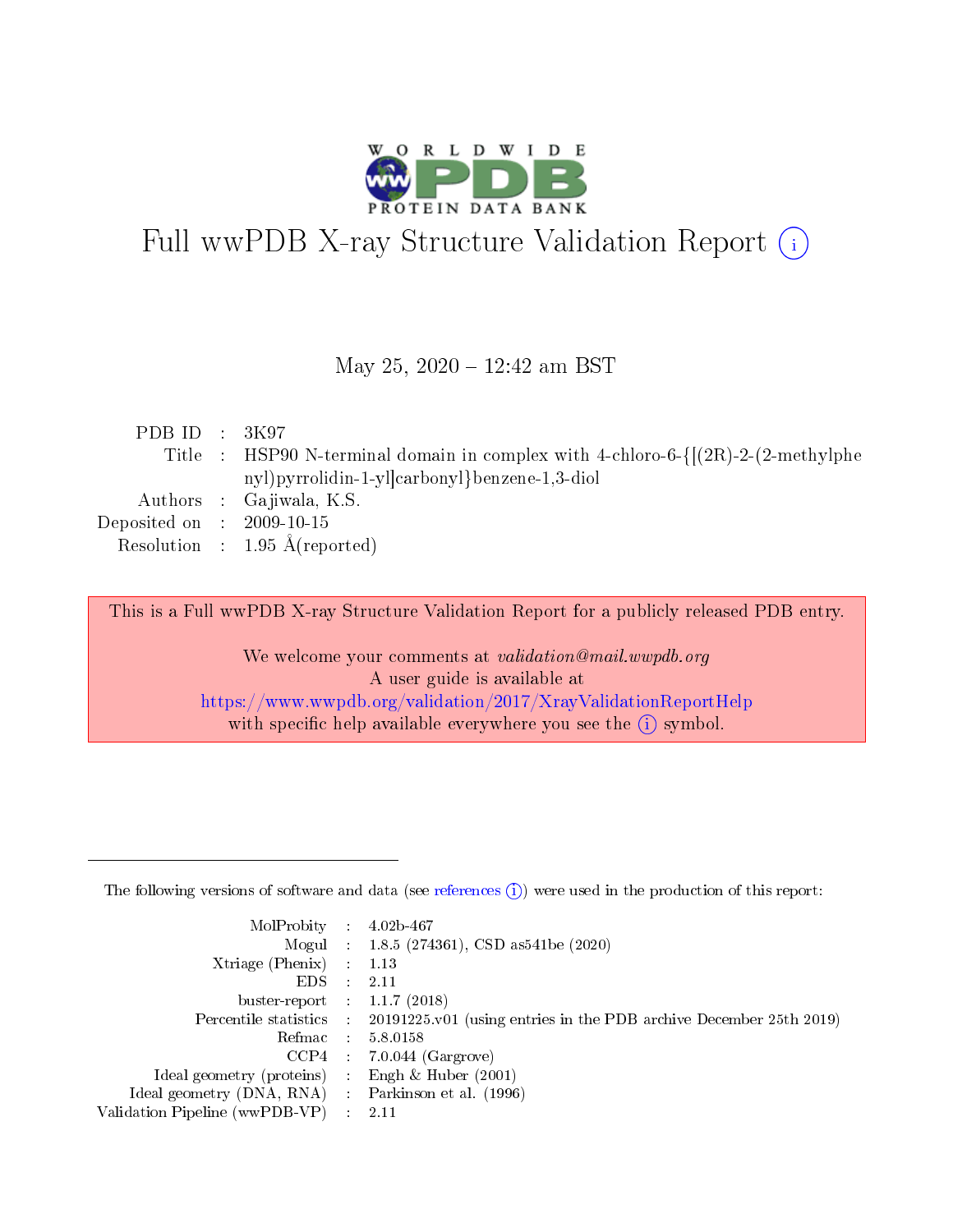# 1 [O](https://www.wwpdb.org/validation/2017/XrayValidationReportHelp#overall_quality)verall quality at a glance  $(i)$

The following experimental techniques were used to determine the structure: X-RAY DIFFRACTION

The reported resolution of this entry is 1.95 Å.

Percentile scores (ranging between 0-100) for global validation metrics of the entry are shown in the following graphic. The table shows the number of entries on which the scores are based.



| Metric                | Whole archive<br>$(\#\text{Entries})$ | <b>Similar resolution</b><br>$(\#\text{Entries},\,\text{resolution}\,\,\text{range}(\textup{\AA}))$ |
|-----------------------|---------------------------------------|-----------------------------------------------------------------------------------------------------|
| $R_{free}$            | 130704                                | $2580(1.96-1.96)$                                                                                   |
| Clashscore            | 141614                                | $2705(1.96-1.96)$                                                                                   |
| Ramachandran outliers | 138981                                | $2678(1.96-1.96)$                                                                                   |
| Sidechain outliers    | 138945                                | 2678 (1.96-1.96)                                                                                    |
| RSRZ outliers         | 127900                                | $2539(1.96-1.96)$                                                                                   |

The table below summarises the geometric issues observed across the polymeric chains and their fit to the electron density. The red, orange, yellow and green segments on the lower bar indicate the fraction of residues that contain outliers for  $>=3, 2, 1$  and 0 types of geometric quality criteria respectively. A grey segment represents the fraction of residues that are not modelled. The numeric value for each fraction is indicated below the corresponding segment, with a dot representing fractions  $\epsilon=5\%$  The upper red bar (where present) indicates the fraction of residues that have poor fit to the electron density. The numeric value is given above the bar.

| Mol           | hain | Length | Quality of chain |    |     |
|---------------|------|--------|------------------|----|-----|
|               |      |        | 6%               |    |     |
| <u>. на п</u> | . .  | າ≍1    | 76%              | 6% | 16% |

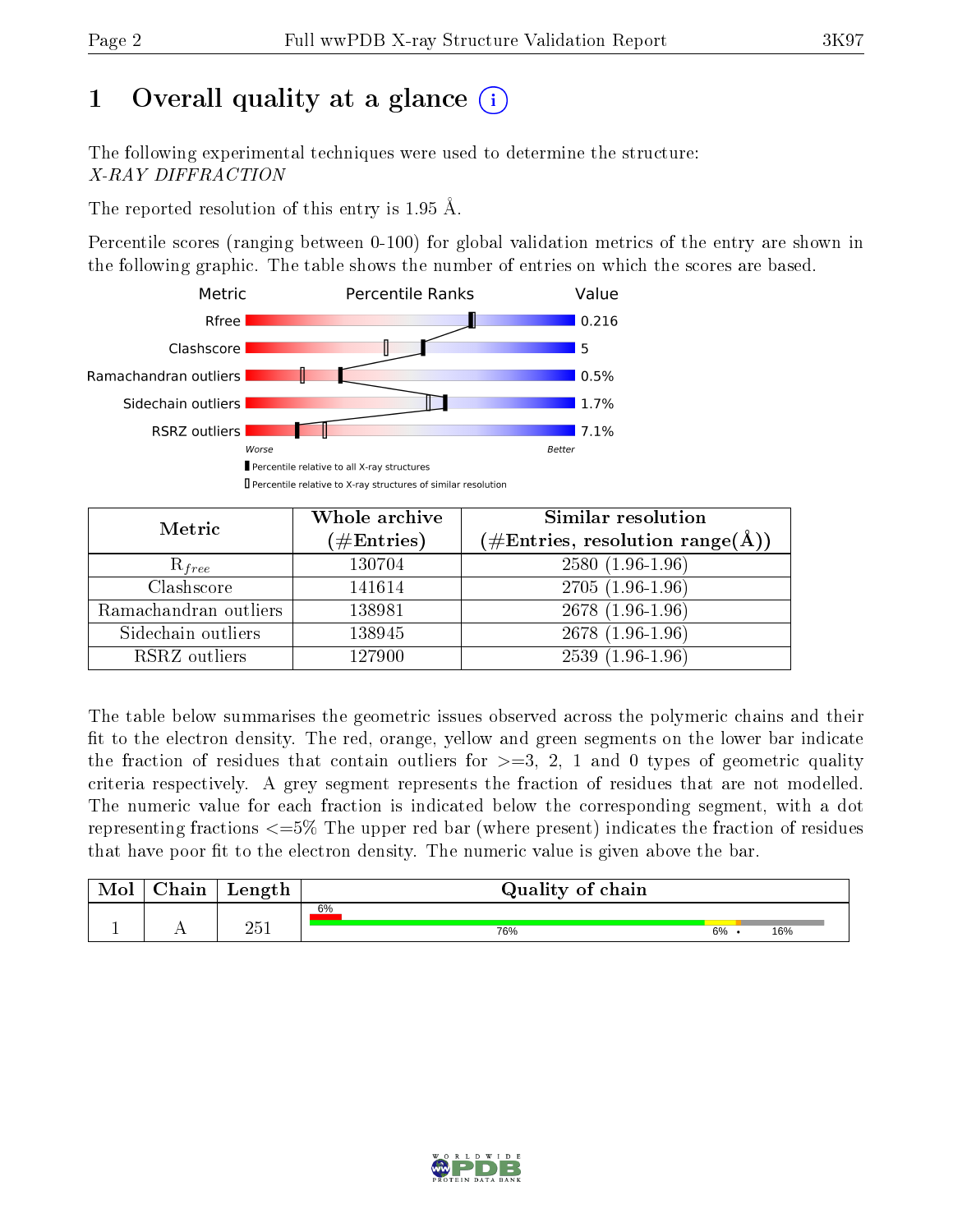# 2 Entry composition  $\left( \cdot \right)$

There are 4 unique types of molecules in this entry. The entry contains 1853 atoms, of which 0 are hydrogens and 0 are deuteriums.

In the tables below, the ZeroOcc column contains the number of atoms modelled with zero occupancy, the AltConf column contains the number of residues with at least one atom in alternate conformation and the Trace column contains the number of residues modelled with at most 2 atoms.

Molecule 1 is a protein called Heat shock protein HSP 90-alpha.

| Mol | Chain | $\perp$ Residues |               |      | Atoms |     |  | $\text{ZeroOcc} \mid \text{AltConf} \mid \text{Trace}$ |  |
|-----|-------|------------------|---------------|------|-------|-----|--|--------------------------------------------------------|--|
|     |       | 210              | Total<br>1676 | 1061 | 278   | 332 |  |                                                        |  |

| Chain            | Residue        | Modelled   | Actual                   | Comment               | Reference         |
|------------------|----------------|------------|--------------------------|-----------------------|-------------------|
| A                | $-14$          | <b>MET</b> |                          | <b>EXPRESSION TAG</b> | <b>UNP P07900</b> |
| $\bf{A}$         | $-13$          | LYS.       | $\blacksquare$           | <b>EXPRESSION TAG</b> | <b>UNP P07900</b> |
| $\bf{A}$         | $-12$          | <b>HIS</b> | $\blacksquare$           | <b>EXPRESSION TAG</b> | <b>UNP P07900</b> |
| $\bf{A}$         | $-11$          | <b>HIS</b> | ÷.                       | <b>EXPRESSION TAG</b> | <b>UNP P07900</b> |
| $\overline{A}$   | $-10$          | <b>HIS</b> | $\frac{1}{2}$            | <b>EXPRESSION TAG</b> | <b>UNP P07900</b> |
| А                | -9             | <b>HIS</b> | $\overline{a}$           | <b>EXPRESSION TAG</b> | <b>UNP P07900</b> |
| $\bf{A}$         | $-8$           | <b>HIS</b> | $\overline{\phantom{0}}$ | <b>EXPRESSION TAG</b> | <b>UNP P07900</b> |
| $\boldsymbol{A}$ | $-7$           | <b>HIS</b> | $\blacksquare$           | <b>EXPRESSION TAG</b> | <b>UNP P07900</b> |
| $\bf{A}$         | $-6$           | <b>ASP</b> | ÷.                       | <b>EXPRESSION TAG</b> | <b>UNP P07900</b> |
| $\bf{A}$         | $-5$           | <b>TYR</b> | ÷,                       | <b>EXPRESSION TAG</b> | <b>UNP P07900</b> |
| A                | $-4$           | <b>GLY</b> |                          | <b>EXPRESSION TAG</b> | <b>UNP P07900</b> |
| А                | $-3$           | ILE        | L,                       | <b>EXPRESSION TAG</b> | <b>UNP P07900</b> |
| $\bf{A}$         | $-2$           | PRO        | $\equiv$                 | <b>EXPRESSION TAG</b> | <b>UNP P07900</b> |
| $\bf{A}$         | $-1$           | <b>THR</b> | ÷.                       | <b>EXPRESSION TAG</b> | <b>UNP P07900</b> |
| $\overline{A}$   | $\overline{0}$ | <b>THR</b> | $\equiv$                 | <b>EXPRESSION TAG</b> | <b>UNP P07900</b> |
| $\bf{A}$         | $\mathbf{1}$   | <b>GLU</b> | $\equiv$                 | <b>EXPRESSION TAG</b> | <b>UNP P07900</b> |
| $\bf{A}$         | $\overline{2}$ | <b>ASN</b> | $\equiv$                 | <b>EXPRESSION TAG</b> | <b>UNP P07900</b> |
| $\bf{A}$         | 3              | <b>LEU</b> | $\overline{\phantom{0}}$ | <b>EXPRESSION TAG</b> | <b>UNP P07900</b> |
| $\bf{A}$         | 4              | <b>TYR</b> | L,                       | <b>EXPRESSION TAG</b> | <b>UNP P07900</b> |
| $\bf{A}$         | $\overline{5}$ | PHE        |                          | <b>EXPRESSION TAG</b> | <b>UNP P07900</b> |
| A                | $\overline{6}$ | <b>GLN</b> | ä,                       | <b>EXPRESSION TAG</b> | <b>UNP P07900</b> |
| $\bf{A}$         | $\overline{7}$ | <b>ALA</b> | ÷.                       | <b>EXPRESSION TAG</b> | <b>UNP P07900</b> |
| $\boldsymbol{A}$ | 8              | <b>LEU</b> |                          | <b>EXPRESSION TAG</b> | <b>UNP P07900</b> |

There are 23 discrepancies between the modelled and reference sequences:

• Molecule 2 is 4-chloro-6- $\{[(2R)-2-(2-methylphenyl)pyrrolidin-1-yl]carbonyl\}$ benzene-1,3-diol (three-letter code:  $4CD$ ) (formula:  $C_{18}H_{18}CINO_3$ ).

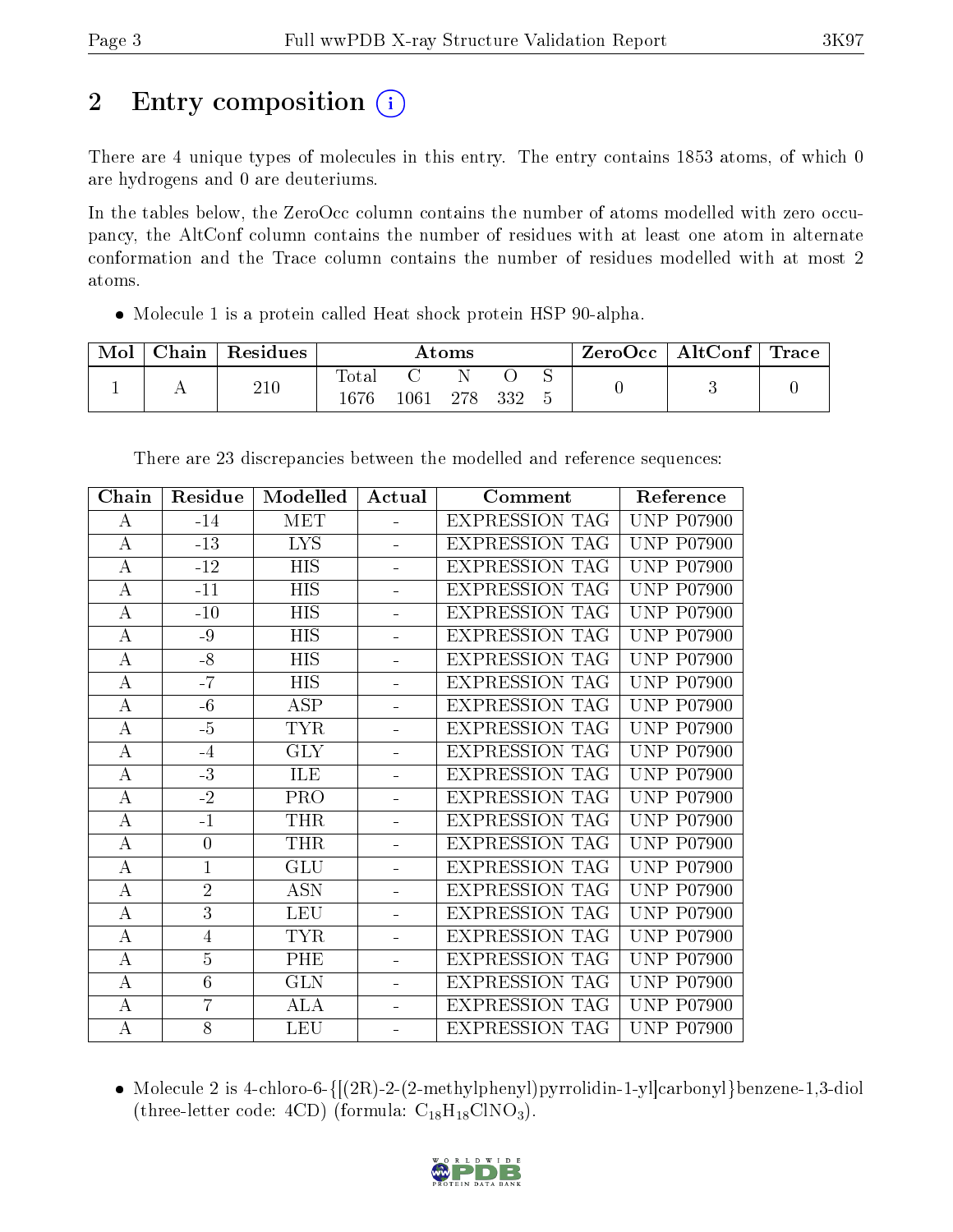

| Mol | Chain   Residues | Atoms      |  |      |  | $\mid$ ZeroOcc $\mid$ AltConf $\mid$ |  |  |
|-----|------------------|------------|--|------|--|--------------------------------------|--|--|
|     |                  | Total C Cl |  |      |  |                                      |  |  |
|     |                  |            |  | 18 1 |  |                                      |  |  |

 $\bullet$  Molecule 3 is DIMETHYL SULFOXIDE (three-letter code: DMS) (formula:  $\rm{C_2H_6OS}.$ 



|  | $\text{Mol}$   Chain   Residues | Atoms     |  |  |  | $\rm ZeroOcc$   Alt $\rm Conf$ |
|--|---------------------------------|-----------|--|--|--|--------------------------------|
|  |                                 | Total C O |  |  |  |                                |

Molecule 4 is water.

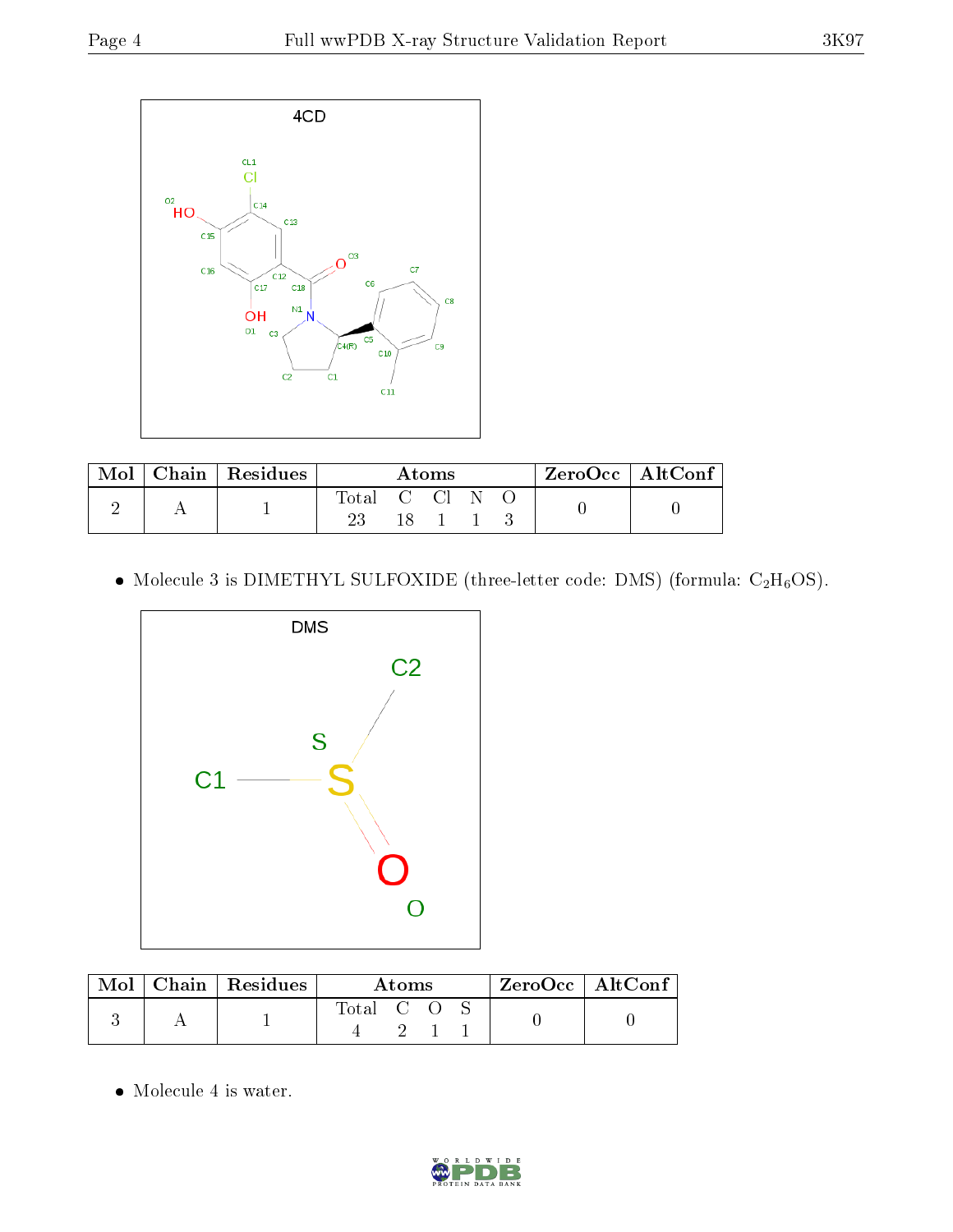|  | $Mol$   Chain   Residues | Atoms                     | $ZeroOcc \mid AltConf$ |  |
|--|--------------------------|---------------------------|------------------------|--|
|  | 150                      | $\rm Total$<br>150<br>150 |                        |  |

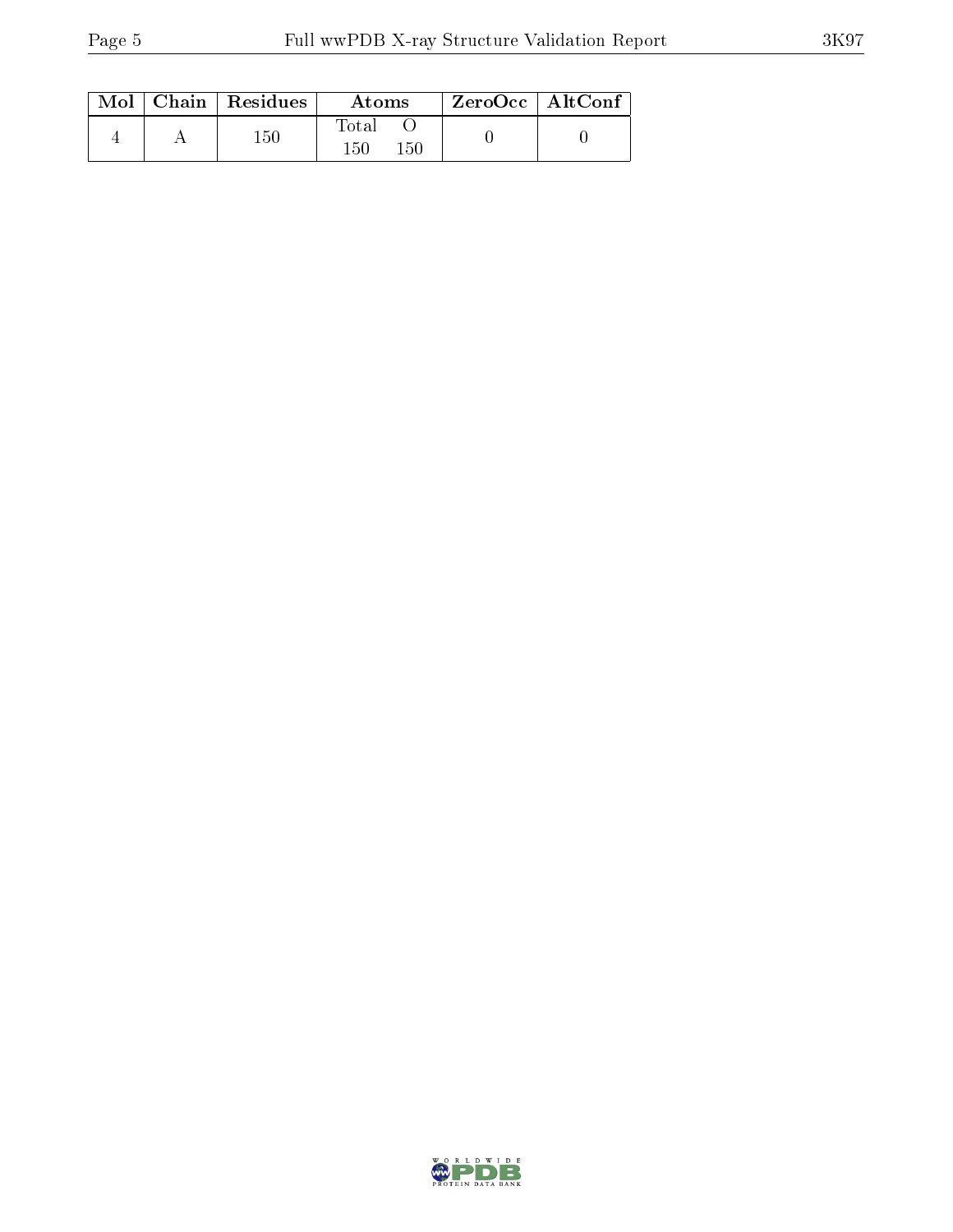# 3 Residue-property plots  $(i)$

These plots are drawn for all protein, RNA and DNA chains in the entry. The first graphic for a chain summarises the proportions of the various outlier classes displayed in the second graphic. The second graphic shows the sequence view annotated by issues in geometry and electron density. Residues are color-coded according to the number of geometric quality criteria for which they contain at least one outlier: green  $= 0$ , yellow  $= 1$ , orange  $= 2$  and red  $= 3$  or more. A red dot above a residue indicates a poor fit to the electron density (RSRZ  $> 2$ ). Stretches of 2 or more consecutive residues without any outlier are shown as a green connector. Residues present in the sample, but not in the model, are shown in grey.

• Molecule 1: Heat shock protein HSP 90-alpha



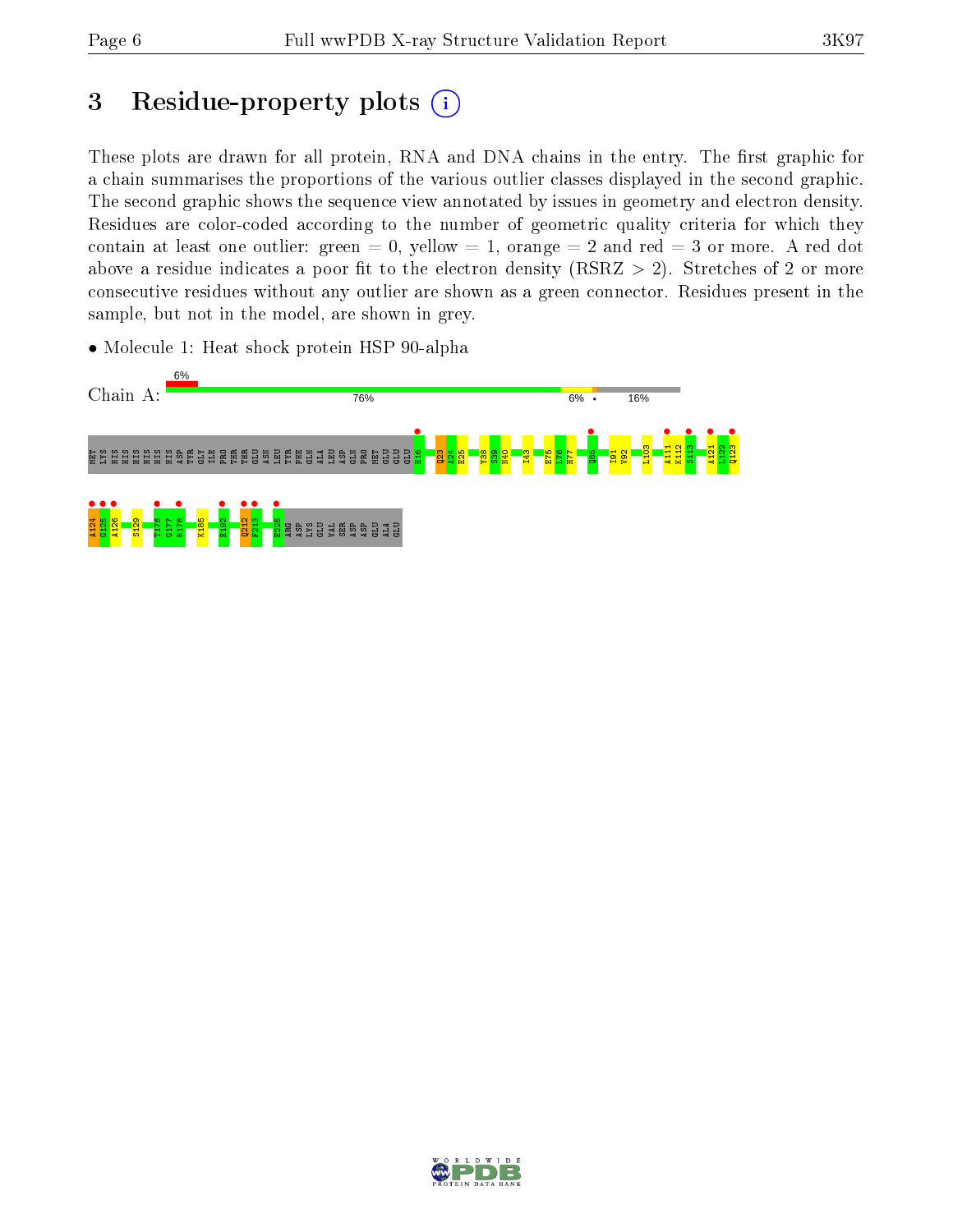# 4 Data and refinement statistics  $(i)$

| Property                                                                | Value                                           | Source     |
|-------------------------------------------------------------------------|-------------------------------------------------|------------|
| Space group                                                             | I 2 2 2                                         | Depositor  |
| Cell constants                                                          | 87.48Å<br>67.42Å<br>98.94Å                      | Depositor  |
| a, b, c, $\alpha$ , $\beta$ , $\gamma$                                  | $90.00^\circ$<br>$90.00^\circ$<br>$90.00^\circ$ |            |
| Resolution $(A)$                                                        | $-1.95$<br>19.94                                | Depositor  |
|                                                                         | 19.94<br>1.49<br>$\frac{1}{2}$                  | <b>EDS</b> |
| % Data completeness                                                     | $97.1(19.94-1.95)$                              | Depositor  |
| (in resolution range)                                                   | $97.0(19.94-1.49)$                              | <b>EDS</b> |
| $R_{merge}$                                                             | 0.04                                            | Depositor  |
| $\mathrm{R}_{sym}$                                                      | 0.04                                            | Depositor  |
| $\langle I/\sigma(I) \rangle^{-1}$                                      | $0.00$ (at 1.49Å)                               | Xtriage    |
| Refinement program                                                      | <b>CNX</b>                                      | Depositor  |
| $R, R_{free}$                                                           | 0.195<br>0.222<br>$\ddot{\phantom{a}}$          | Depositor  |
|                                                                         | 0.193<br>0.216<br>$\ddot{\phantom{a}}$          | DCC        |
| $\mathcal{R}_{free}$ test set                                           | $2086$ reflections $(4.59\%)$                   | wwPDB-VP   |
| Wilson B-factor $(A^2)$                                                 | 31.1                                            | Xtriage    |
| Anisotropy                                                              | 0.092                                           | Xtriage    |
| Bulk solvent $k_{sol}(\mathrm{e}/\mathrm{A}^3),\,B_{sol}(\mathrm{A}^2)$ | 0.37, 49.1                                      | <b>EDS</b> |
| L-test for twinning <sup>2</sup>                                        | $< L >$ = 0.48, $< L2 >$ = 0.31                 | Xtriage    |
| Estimated twinning fraction                                             | No twinning to report.                          | Xtriage    |
| $F_o, F_c$ correlation                                                  | 0.96                                            | <b>EDS</b> |
| Total number of atoms                                                   | 1853                                            | wwPDB-VP   |
| Average B, all atoms $(A^2)$                                            | 34.0                                            | wwPDB-VP   |

Xtriage's analysis on translational NCS is as follows: The largest off-origin peak in the Patterson function is  $5.53\%$  of the height of the origin peak. No significant pseudotranslation is detected.

<sup>&</sup>lt;sup>2</sup>Theoretical values of  $\langle |L| \rangle$ ,  $\langle L^2 \rangle$  for acentric reflections are 0.5, 0.333 respectively for untwinned datasets, and 0.375, 0.2 for perfectly twinned datasets.



<span id="page-6-1"></span><span id="page-6-0"></span><sup>1</sup> Intensities estimated from amplitudes.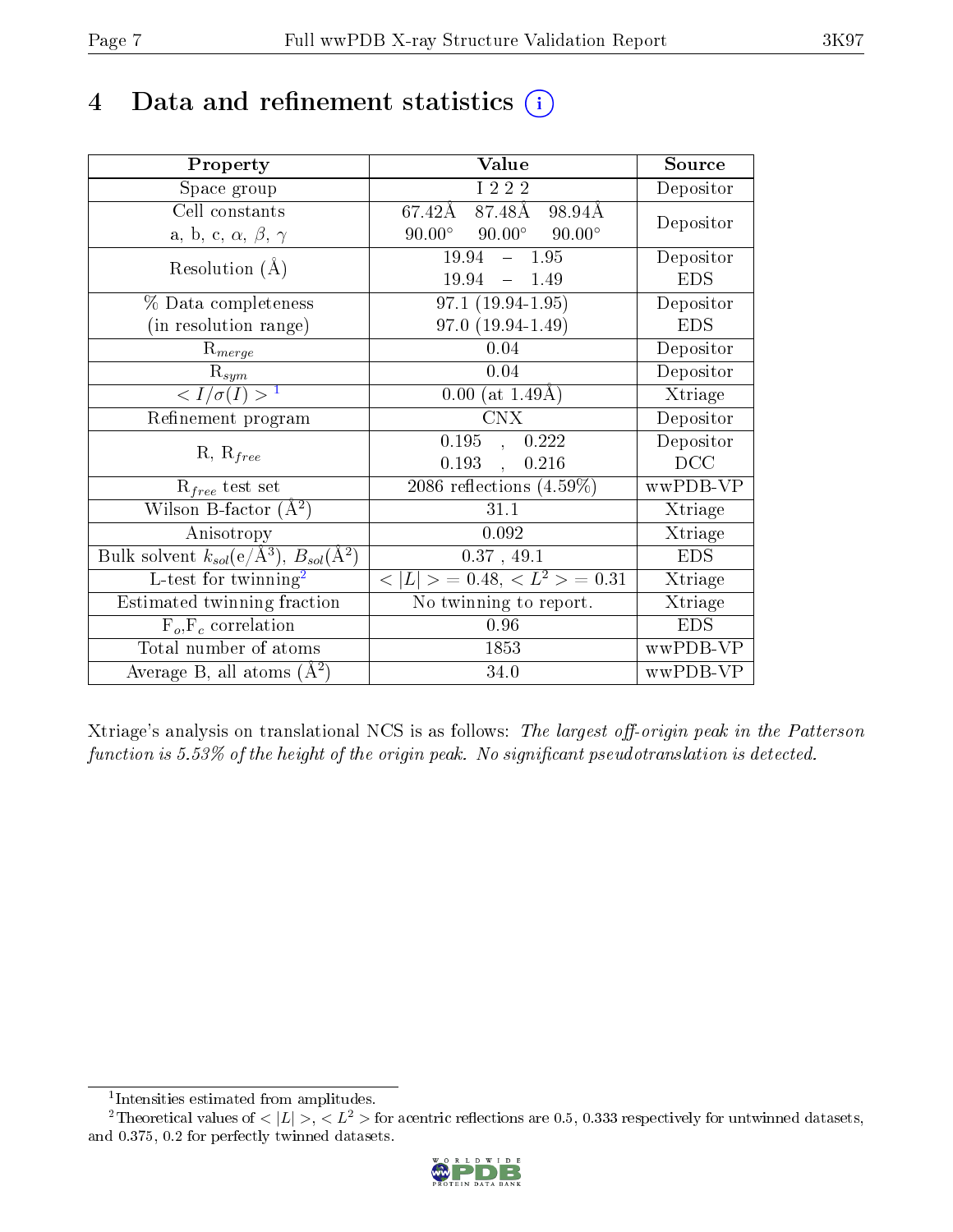# 5 Model quality  $(i)$

### 5.1 Standard geometry  $(i)$

Bond lengths and bond angles in the following residue types are not validated in this section: 4CD, DMS

The Z score for a bond length (or angle) is the number of standard deviations the observed value is removed from the expected value. A bond length (or angle) with  $|Z| > 5$  is considered an outlier worth inspection. RMSZ is the root-mean-square of all Z scores of the bond lengths (or angles).

| $Mol$ Chain |      | Bond lengths                    | Bond angles |        |  |
|-------------|------|---------------------------------|-------------|--------|--|
|             |      | RMSZ $ #Z  > 5$ RMSZ $ #Z  > 5$ |             |        |  |
|             | 0.26 | 0/1702                          | 0.46        | 0/2293 |  |

There are no bond length outliers.

There are no bond angle outliers.

There are no chirality outliers.

There are no planarity outliers.

### 5.2 Too-close contacts  $(i)$

In the following table, the Non-H and H(model) columns list the number of non-hydrogen atoms and hydrogen atoms in the chain respectively. The H(added) column lists the number of hydrogen atoms added and optimized by MolProbity. The Clashes column lists the number of clashes within the asymmetric unit, whereas Symm-Clashes lists symmetry related clashes.

|  |       |      | Mol   Chain   Non-H   H(model)   H(added)   Clashes   Symm-Clashes |
|--|-------|------|--------------------------------------------------------------------|
|  | 1676  | 1673 |                                                                    |
|  |       |      |                                                                    |
|  |       |      |                                                                    |
|  | 150   |      |                                                                    |
|  | 1853. | 1696 |                                                                    |

The all-atom clashscore is defined as the number of clashes found per 1000 atoms (including hydrogen atoms). The all-atom clashscore for this structure is 5.

All (18) close contacts within the same asymmetric unit are listed below, sorted by their clash magnitude.

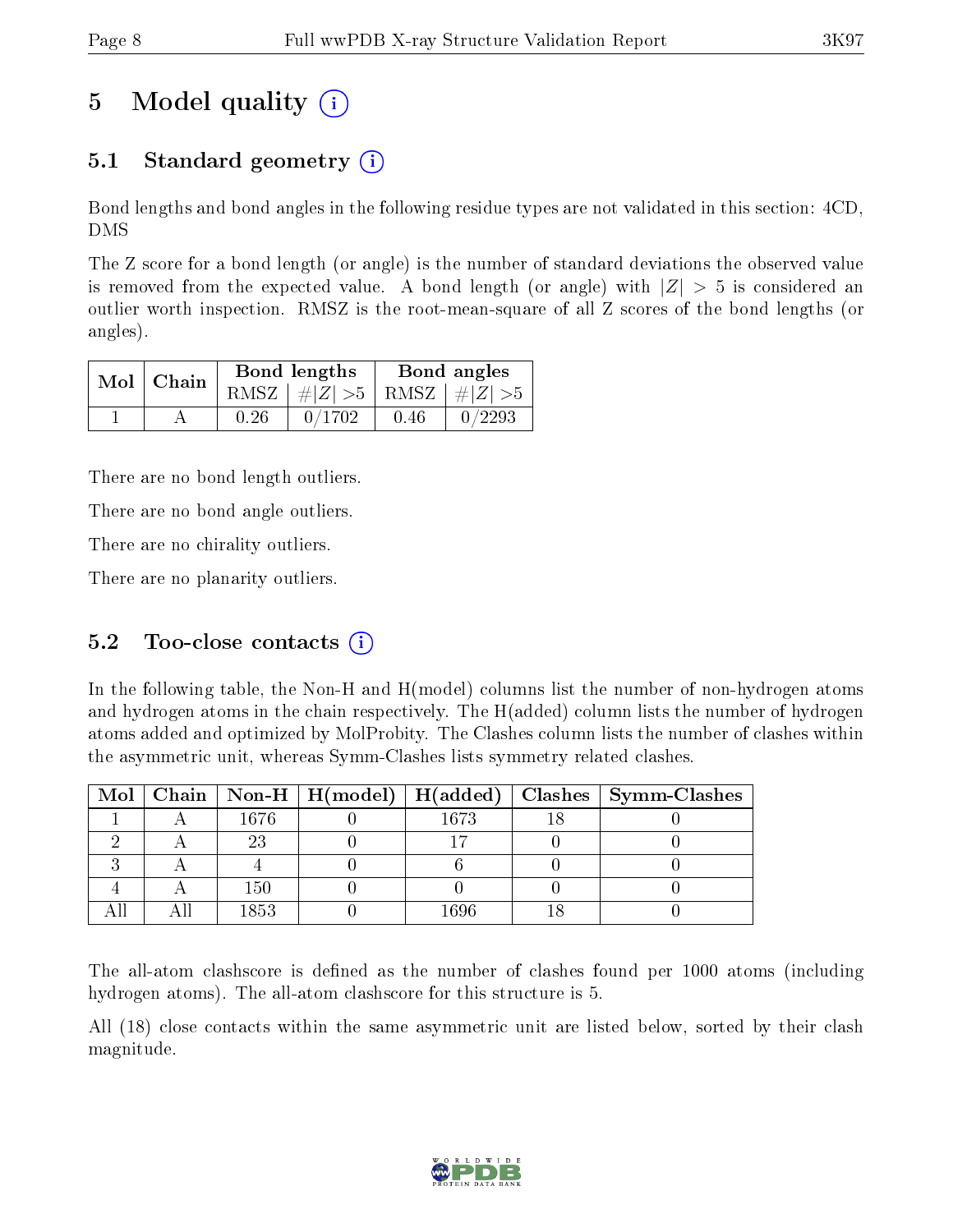| Atom-1             | Atom-2              | Interatomic<br>distance $(A)$ | Clash<br>overlap $(A)$ |
|--------------------|---------------------|-------------------------------|------------------------|
| 1:A:43:ILE:HD13    | 1: A:129: SER: HA   | 1.70                          | 0.72                   |
| 1:A:23:GLN:NE2     | 1:A:111:ALA:HB2     | 2.08                          | 0.68                   |
| 1: A:23: GLN: HE22 | 1: A:25: GLU:HB2    | 1.61                          | 0.65                   |
| 1: A:75: GLU:HG2   | 1:A:77:HIS:ND1      | 2.13                          | 0.64                   |
| 1:A:123:GLN:O      | 1:A:124:ALA:HB3     | 1.98                          | 0.63                   |
| 1: A:23: GLN:NE2   | 1:A:25:GLU:H        | 2.04                          | 0.55                   |
| 1: A:91: ILE: HD12 | 1:A:91:ILE:N        | 2.22                          | 0.54                   |
| 1:A:123:GLN:O      | 1:A:124:ALA:CB      | 2.58                          | 0.51                   |
| 1: A:92: VAL:HG22  | 1: A: 185: LYS: HG3 | 1.95                          | 0.48                   |
| 1: A:212: GLN:H    | 1: A:212: GLN:CD    | 2.15                          | 0.48                   |
| 1: A:112:LYS:N     | 1: A: 112: LYS: HD2 | 2.29                          | 0.48                   |
| 1: A:23: GLN: HE22 | 1:A:25:GLU:H        | 1.64                          | 0.45                   |
| 1:A:121:ALA:O      | 1:A:126:ALA:HB3     | 2.17                          | 0.45                   |
| 1: A: 43: ILE: CD1 | 1: A:129: SER: HA   | 2.43                          | 0.44                   |
| 1: A: 38: TYR: CZ  | 1:A:40:ASN:HB3      | 2.53                          | 0.44                   |
| 1:A:23:GLN:HB3     | 1: A:23: GLN: HE21  | 1.68                          | 0.42                   |
| 1: A:38:TYR:CE2    | 1:A:40:ASN:HB3      | 2.56                          | 0.41                   |
| 1: A:23: GLN: HE22 | 1: A:25: GLU:CB     | 2.30                          | 0.40                   |

There are no symmetry-related clashes.

#### 5.3 Torsion angles (i)

#### 5.3.1 Protein backbone (i)

In the following table, the Percentiles column shows the percent Ramachandran outliers of the chain as a percentile score with respect to all X-ray entries followed by that with respect to entries of similar resolution.

The Analysed column shows the number of residues for which the backbone conformation was analysed, and the total number of residues.

| Mol Chain | Analysed                                          |  |          | Favoured   Allowed   Outliers   Percentiles |
|-----------|---------------------------------------------------|--|----------|---------------------------------------------|
|           | $\frac{1}{211}/251$ (84\%)   205 (97\%)   5 (2\%) |  | $1(0\%)$ | $\sqrt{17}$<br>$\left(29\right)$            |

All (1) Ramachandran outliers are listed below:

| Mol | $\mid$ Chain $\mid$ Res | 'Type |
|-----|-------------------------|-------|
|     |                         |       |

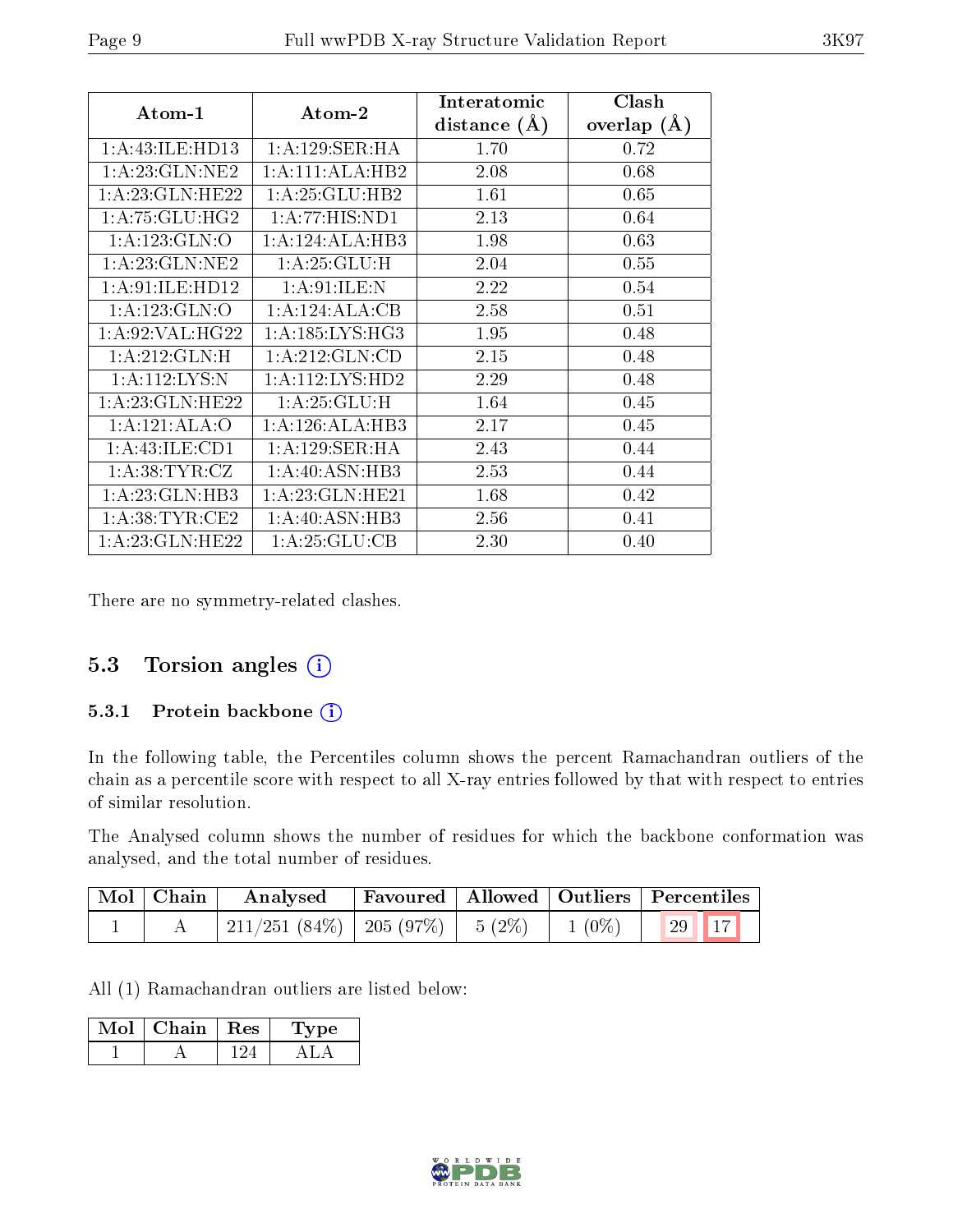#### 5.3.2 Protein sidechains  $(i)$

In the following table, the Percentiles column shows the percent sidechain outliers of the chain as a percentile score with respect to all X-ray entries followed by that with respect to entries of similar resolution.

The Analysed column shows the number of residues for which the sidechain conformation was analysed, and the total number of residues.

| $\mid$ Mol $\mid$ Chain $\mid$ | Analysed   Rotameric   Outliers   Percentiles             |  |  |  |
|--------------------------------|-----------------------------------------------------------|--|--|--|
|                                | $\frac{184}{219}$ (84\%)   181 (98\%)   3 (2\%)   62   58 |  |  |  |

All (3) residues with a non-rotameric sidechain are listed below:

| $\operatorname{Mol}$ | Chain | $\operatorname{Res}% \left( \mathcal{N}\right) \equiv\operatorname{Res}(\mathcal{N}_{0})\cap\mathcal{N}_{1}$ | Type   |
|----------------------|-------|--------------------------------------------------------------------------------------------------------------|--------|
|                      |       | 23                                                                                                           | GLN    |
|                      |       | 103                                                                                                          | L. HIL |
|                      |       | 212                                                                                                          | 421 N  |

Some sidechains can be flipped to improve hydrogen bonding and reduce clashes. All (4) such sidechains are listed below:

| Mol | Chain | Res | <b>Type</b> |
|-----|-------|-----|-------------|
|     |       | 23  | GLN         |
|     |       | 40  | <b>ASN</b>  |
|     |       | 70  | ASN         |
|     |       | 194 | GL N        |

#### 5.3.3 RNA (i)

There are no RNA molecules in this entry.

#### 5.4 Non-standard residues in protein, DNA, RNA chains (i)

There are no non-standard protein/DNA/RNA residues in this entry.

#### 5.5 Carbohydrates  $(i)$

There are no carbohydrates in this entry.

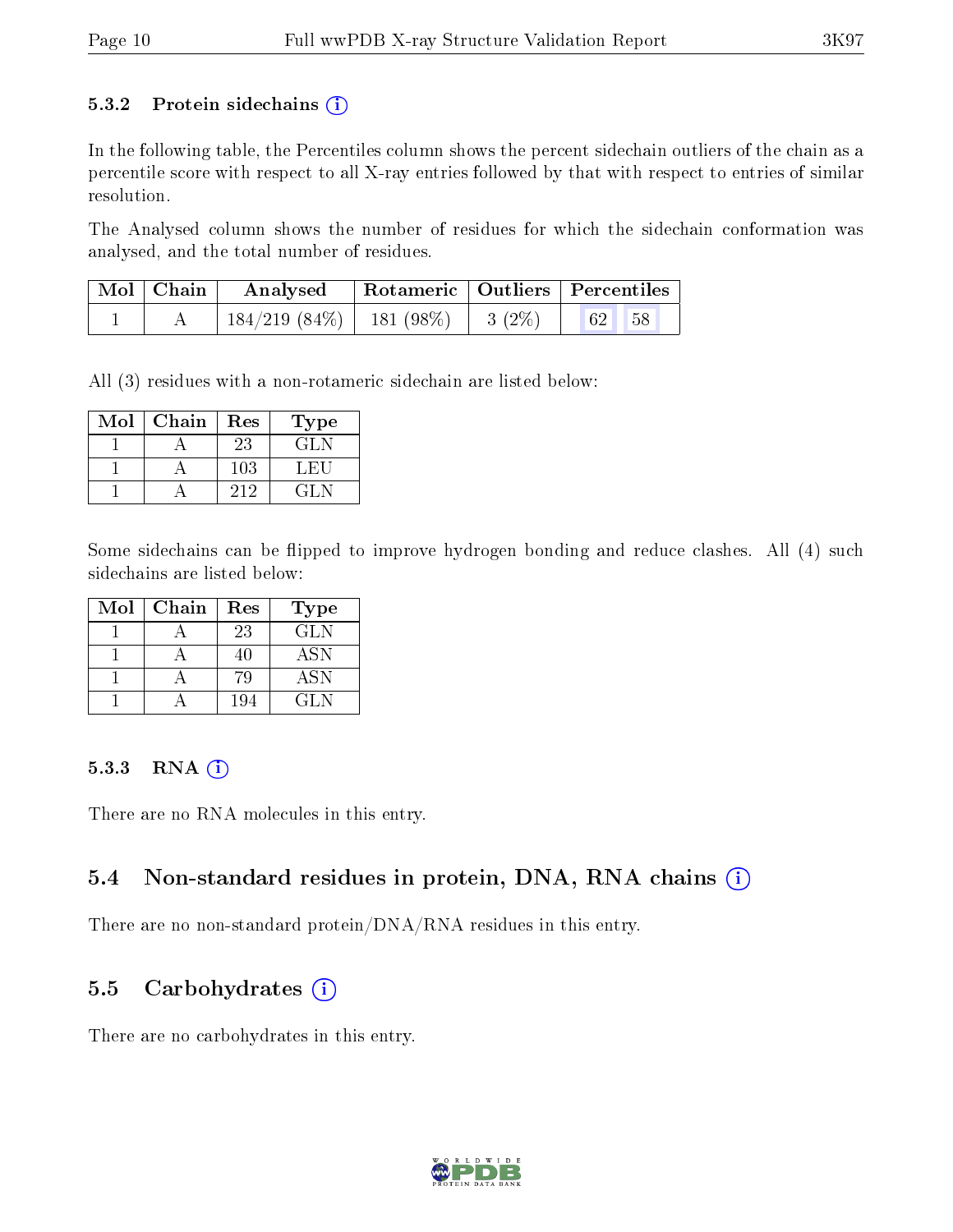### 5.6 Ligand geometry (i)

2 ligands are modelled in this entry.

In the following table, the Counts columns list the number of bonds (or angles) for which Mogul statistics could be retrieved, the number of bonds (or angles) that are observed in the model and the number of bonds (or angles) that are dened in the Chemical Component Dictionary. The Link column lists molecule types, if any, to which the group is linked. The Z score for a bond length (or angle) is the number of standard deviations the observed value is removed from the expected value. A bond length (or angle) with  $|Z| > 2$  is considered an outlier worth inspection. RMSZ is the root-mean-square of all Z scores of the bond lengths (or angles).

| Mol | Type |                                   |     | Link            |            | Bond lengths |           |          | Bond angles |   |
|-----|------|-----------------------------------|-----|-----------------|------------|--------------|-----------|----------|-------------|---|
|     |      | $\vert$ Chain $\vert$ Res $\vert$ |     |                 | Counts     | RMSZ         | $\# Z $   | Counts   | RMSZ        | # |
|     | DMS  |                                   | 902 | $\sim$          | 3.3,3      | 0.82         |           | 3.3,3    |             |   |
|     | 4CD  |                                   | 901 | $\qquad \qquad$ | 25, 25, 25 | 2.08         | $9(36\%)$ | 36,36,36 | 1.24        |   |

In the following table, the Chirals column lists the number of chiral outliers, the number of chiral centers analysed, the number of these observed in the model and the number defined in the Chemical Component Dictionary. Similar counts are reported in the Torsion and Rings columns. '-' means no outliers of that kind were identified.

|  |     |        | Mol   Type   Chain   Res   Link   Chirals | Torsions                 | $\vert$ Rings |
|--|-----|--------|-------------------------------------------|--------------------------|---------------|
|  | 901 | $\sim$ |                                           | $0/12/22/22$   $0/3/3/3$ |               |

| Mol            | Chain | Res | <b>Type</b> | Atoms     | Z    | Observed $(A)$ | $Ideal(\AA)$ |
|----------------|-------|-----|-------------|-----------|------|----------------|--------------|
| $\overline{2}$ | А     | 901 | 4CD         | $C10-C5$  | 4.49 | 1.45           | 1.40         |
| $\overline{2}$ | А     | 901 | 4CD         | $C6-C5$   | 4.27 | 1.45           | 1.39         |
| $\overline{2}$ | А     | 901 | 4CD         | $C15-C14$ | 3.32 | 1.42           | 1.39         |
| $\overline{2}$ | А     | 901 | 4CD         | $C5-C4$   | 3.26 | 1.56           | 1.51         |
| $\overline{2}$ | А     | 901 | 4CD         | $C18-N1$  | 3.25 | 1.42           | 1.34         |
| $\overline{2}$ | А     | 901 | 4CD         | $C13-C14$ | 2.58 | 1.42           | 1.38         |
| $\overline{2}$ | А     | 901 | 4CD         | $C16-C17$ | 2.57 | 1.42           | 1.38         |
| $\overline{2}$ | А     | 901 | 4CD         | $C16-C15$ | 2.44 | 1.42           | 1.38         |
| $\overline{2}$ | А     | 901 | 4CD         | $C13-C12$ | 2.36 | 1.43           | 1.39         |

All (9) bond length outliers are listed below:

All (4) bond angle outliers are listed below:

| Mol | Chain | Res | Type | Atoms         |         | Observed $(°)$ | $Ideal(^o)$ |
|-----|-------|-----|------|---------------|---------|----------------|-------------|
|     |       | 901 | 4CD  | $C16-C15-C14$ | 3.68    | 120.24         | 118.44      |
|     |       | 901 | 4CD. | $C4-N1-C18$   | 2.37    | 129.80         | 120.69      |
|     |       | 901 | 4CD  | $C1-C4-C5$    | $-2.10$ | 110.65         | 113.48      |
|     |       | 901 |      | O3-C18-C12    | $-201$  | 116 02         | 120.06      |

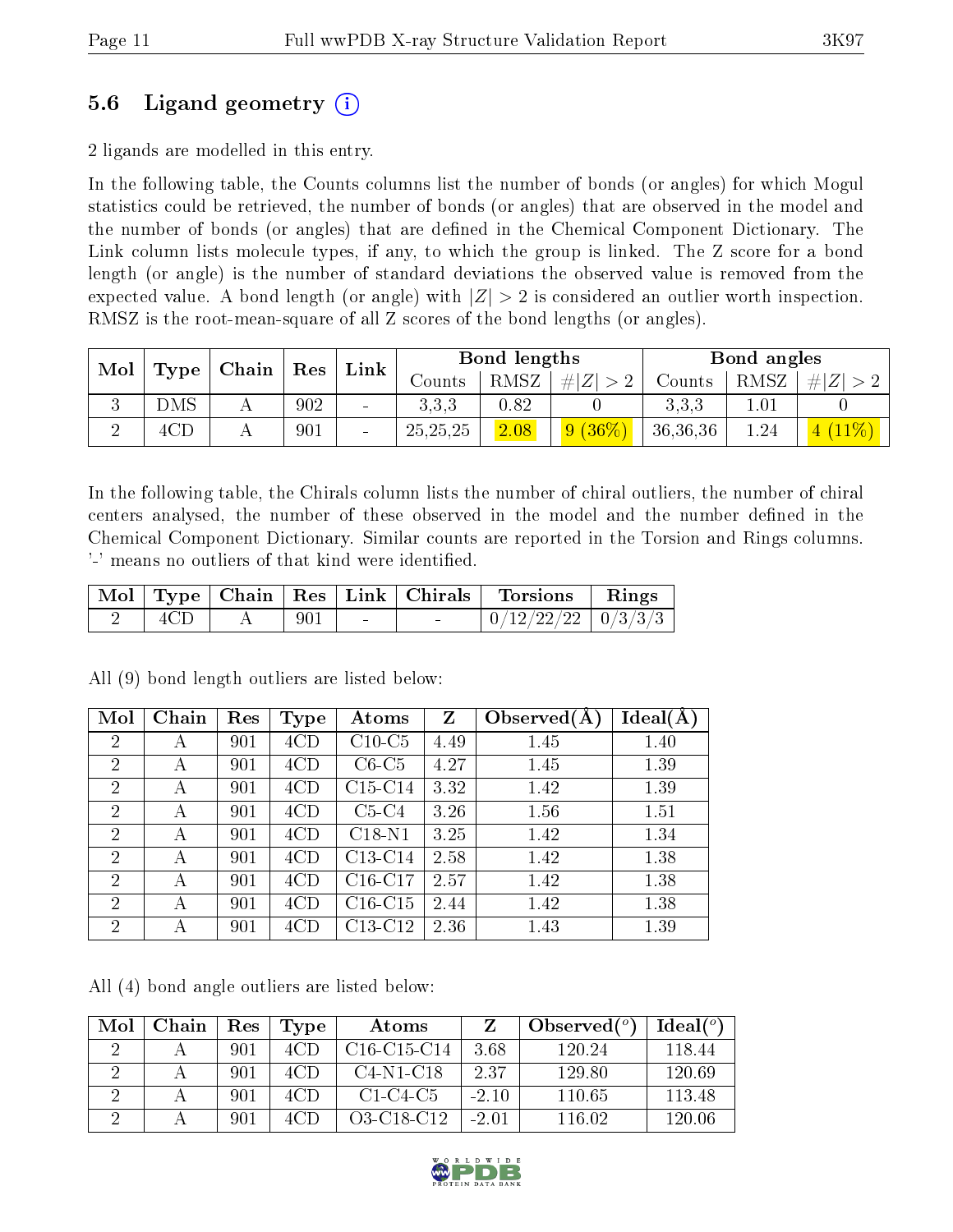There are no chirality outliers.

There are no torsion outliers.

There are no ring outliers.

No monomer is involved in short contacts.

The following is a two-dimensional graphical depiction of Mogul quality analysis of bond lengths, bond angles, torsion angles, and ring geometry for all instances of the Ligand of Interest. In addition, ligands with molecular weight > 250 and outliers as shown on the validation Tables will also be included. For torsion angles, if less then 5% of the Mogul distribution of torsion angles is within 10 degrees of the torsion angle in question, then that torsion angle is considered an outlier. Any bond that is central to one or more torsion angles identified as an outlier by Mogul will be highlighted in the graph. For rings, the root-mean-square deviation (RMSD) between the ring in question and similar rings identified by Mogul is calculated over all ring torsion angles. If the average RMSD is greater than 60 degrees and the minimal RMSD between the ring in question and any Mogul-identified rings is also greater than 60 degrees, then that ring is considered an outlier. The outliers are highlighted in purple. The color gray indicates Mogul did not find sufficient equivalents in the CSD to analyse the geometry.



#### 5.7 [O](https://www.wwpdb.org/validation/2017/XrayValidationReportHelp#nonstandard_residues_and_ligands)ther polymers  $(i)$

There are no such residues in this entry.

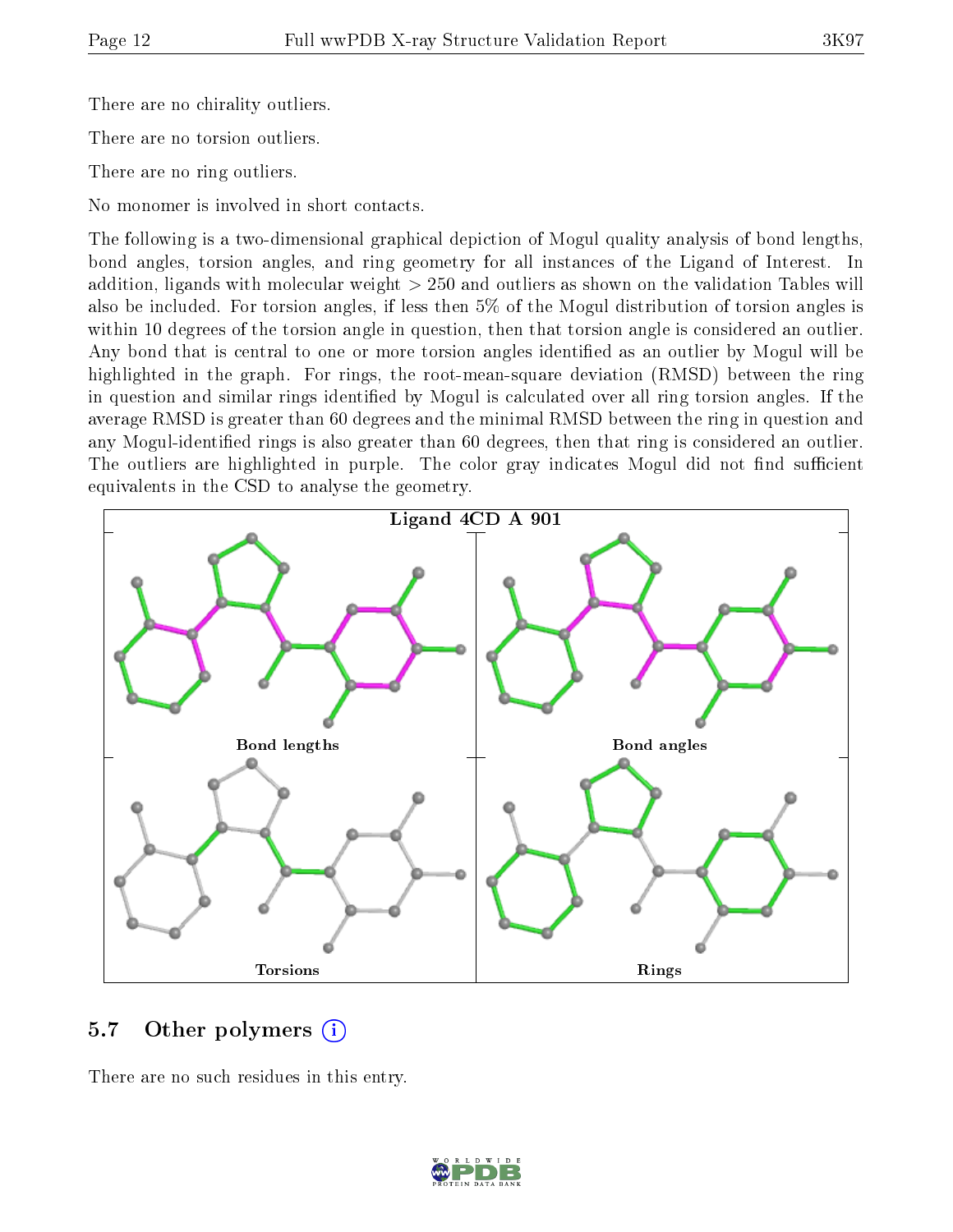## 5.8 Polymer linkage issues (i)

There are no chain breaks in this entry.

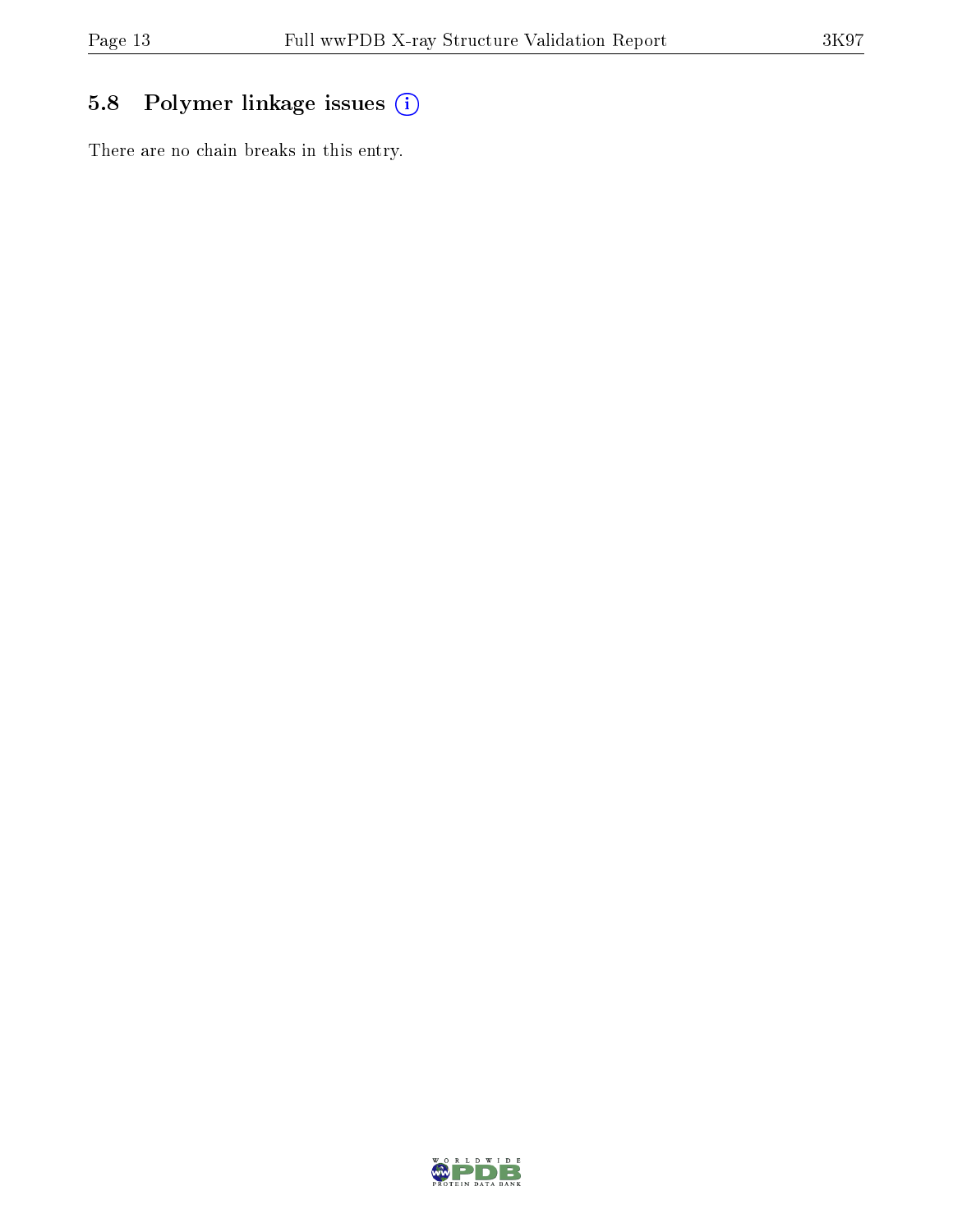# 6 Fit of model and data  $(i)$

### 6.1 Protein, DNA and RNA chains  $(i)$

In the following table, the column labelled  $#RSRZ> 2'$  contains the number (and percentage) of RSRZ outliers, followed by percent RSRZ outliers for the chain as percentile scores relative to all X-ray entries and entries of similar resolution. The OWAB column contains the minimum, median,  $95<sup>th</sup>$  percentile and maximum values of the occupancy-weighted average B-factor per residue. The column labelled ' $Q< 0.9$ ' lists the number of (and percentage) of residues with an average occupancy less than 0.9.

| $\mid$ Mol $\mid$ Chain | Analysed      | $^\shortparallel < \text{RSRZ} >$ | $\rm \#RSRZ{>}2$                   | $\mid$ OWAB(Å <sup>2</sup> ) $\mid$ Q<0.9 |  |
|-------------------------|---------------|-----------------------------------|------------------------------------|-------------------------------------------|--|
|                         | 210/251 (83%) | 0.26                              | 15 (7%)   16   24   21, 31, 54, 70 |                                           |  |

All (15) RSRZ outliers are listed below:

| Mol            | Chain          | $\operatorname{Res}% \left( \mathcal{N}\right) \equiv\operatorname{Res}(\mathcal{N}_{0},\mathcal{N}_{0})$ | <b>Type</b> | <b>RSRZ</b> |
|----------------|----------------|-----------------------------------------------------------------------------------------------------------|-------------|-------------|
| 1              | А              | 125                                                                                                       | <b>GLY</b>  | 8.2         |
| $\overline{1}$ | $\bf{A}$       | 124                                                                                                       | ALA         | 7.6         |
| $\mathbf{1}$   | А              | 225                                                                                                       | GLU         | 5.5         |
| 1              | А              | 123                                                                                                       | GLN         | 4.5         |
| $\mathbf{1}$   | A              | 212                                                                                                       | <b>GLN</b>  | 4.3         |
| $\mathbf{1}$   | А              | 126                                                                                                       | ALA         | 4.2         |
| $\mathbf{1}$   | А              | 176                                                                                                       | THR.        | 4.0         |
| $\overline{1}$ | $\bf{A}$       | 121                                                                                                       | ALA         | 3.7         |
| $\mathbf{1}$   | $\mathbf{A}$   | 85                                                                                                        | <b>GLN</b>  | 2.8         |
| $\overline{1}$ | А              | 113                                                                                                       | SER.        | 2.6         |
| $\overline{1}$ | $\bf{A}$       | 213                                                                                                       | PHE         | 2.5         |
| $\overline{1}$ | $\overline{A}$ | 16                                                                                                        | GLU         | 2.5         |
| $\overline{1}$ | А              | 192                                                                                                       | GLU         | 2.3         |
| $\mathbf{1}$   | $\overline{A}$ | 111                                                                                                       | ALA         | 2.1         |
| $\overline{1}$ | А              | 178                                                                                                       | GLU         | 2.0         |

### 6.2 Non-standard residues in protein, DNA, RNA chains (i)

There are no non-standard protein/DNA/RNA residues in this entry.

#### 6.3 Carbohydrates  $(i)$

There are no carbohydrates in this entry.